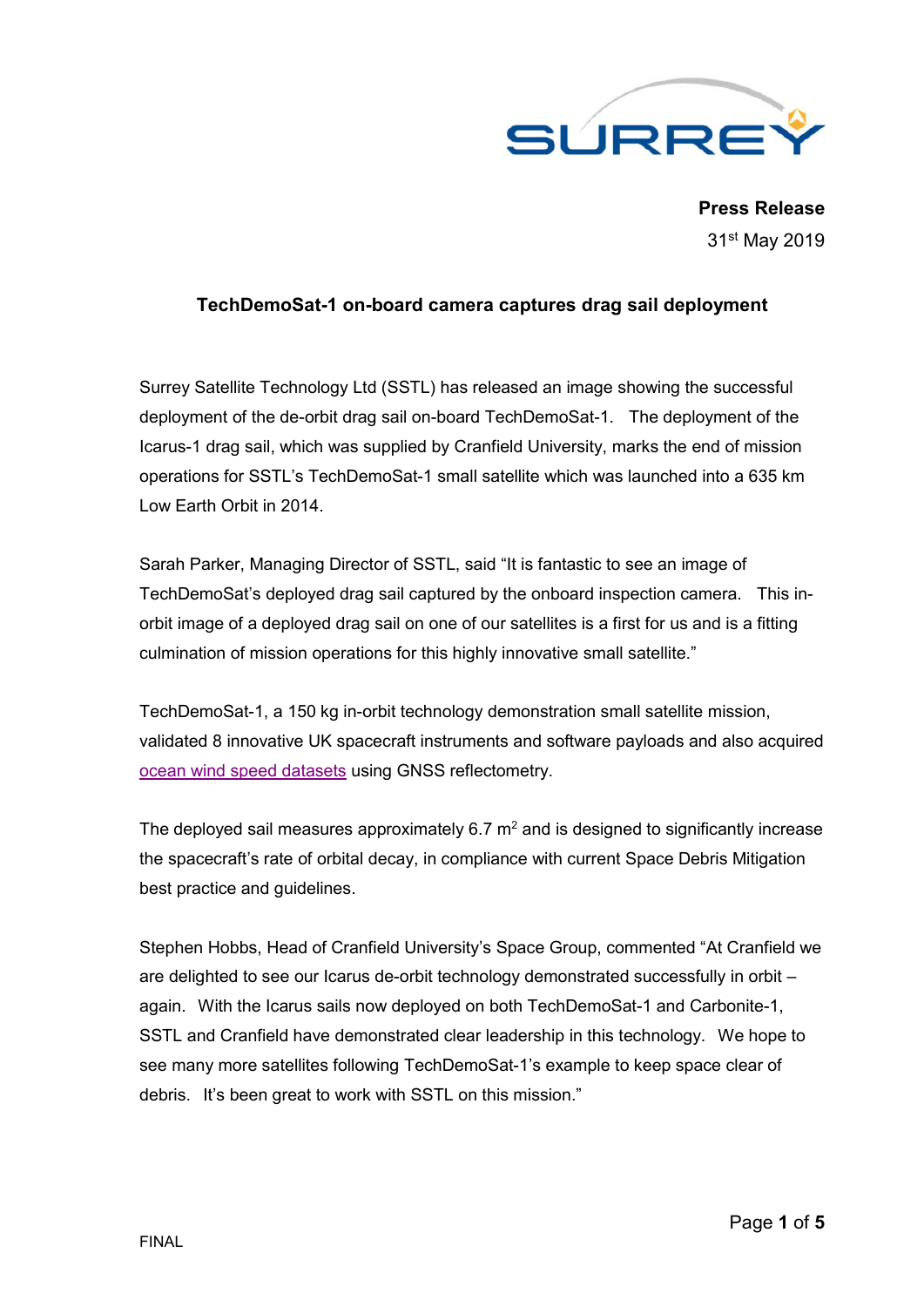

The Icarus-1 drag sail consists of a thin aluminium frame fitted around one of the external panels of the spacecraft in which four trapezoidal Kapton sails and booms are stowed and restrained by a cord. Deployment is achieved by activating cord-cutter actuators, allowing the stored energy in the spring hinges to unfold the booms and the sail.

The inspection camera on-board TechDemoSat-1 was manufactured by SSTL's optics experts from COTS (Commercial-Off-The-Shelf) technologies and combines a colour CMOS camera with a high performance machine vision lens delivering 1280 x 1024 resolution imagery and a field of view of 65 x 54 degrees. The camera previously captured footage moments after separation from the Fregat upper stage of the Soyuz-2 launcher, as the satellite began its first orbit in space.

SSTL is at the forefront of space debris mitigation and removal activities and is the satellite platform manufacturer and spacecraft operator for the RemoveDEBRIS mission, and the supplier of the Target satellite for ASTROSCALE's ELSA-d end-of-life spacecraft retrieval and disposal technology demonstration mission.

TechDemoSat-1 was part-funded by Innovate UK and was jointly operated by SSTL in Guildford and by the Satellite Applications Catapult in Harwell.

The spacecraft carried eight separate payloads from UK academia and industry, providing valuable in-orbit validation for new technologies:

- MuREM, a flexible miniature radiation and effects monitor from Surrey Space **Centre**
- ChaPS, a prototype compact instrument to detect electrons and ions from the Mullard Space Science Laboratory
- HMRM, a lightweight, ultra-compact radiation monitor designed to measure total radiation dose, particle flux rate and identify electrons, protons and ions from Rutherford Appleton Laboratory and Imperial College
- LUCID, a device to measure characterisation of the energy, type, intensity and directionality of high energy particles from the Langton Star Centre
- Compact Modular Sounder system, a modular infrared remote sensing radiometer unit from Oxford University's Planetary Group and Rutherford Appleton Laboratory
- De-orbit sail (Icarus-1 mentioned above) from Cranfield University
- Cubesat ADCS, a 3-axes attitude determination and control subsystem from SSBV
- Sea State Payload, a device using an enhanced GPS receiver from SSTL and components from a Synthetic Aperture Radar from Airbus Defence and Space to monitor reflected signals to determine ocean roughness.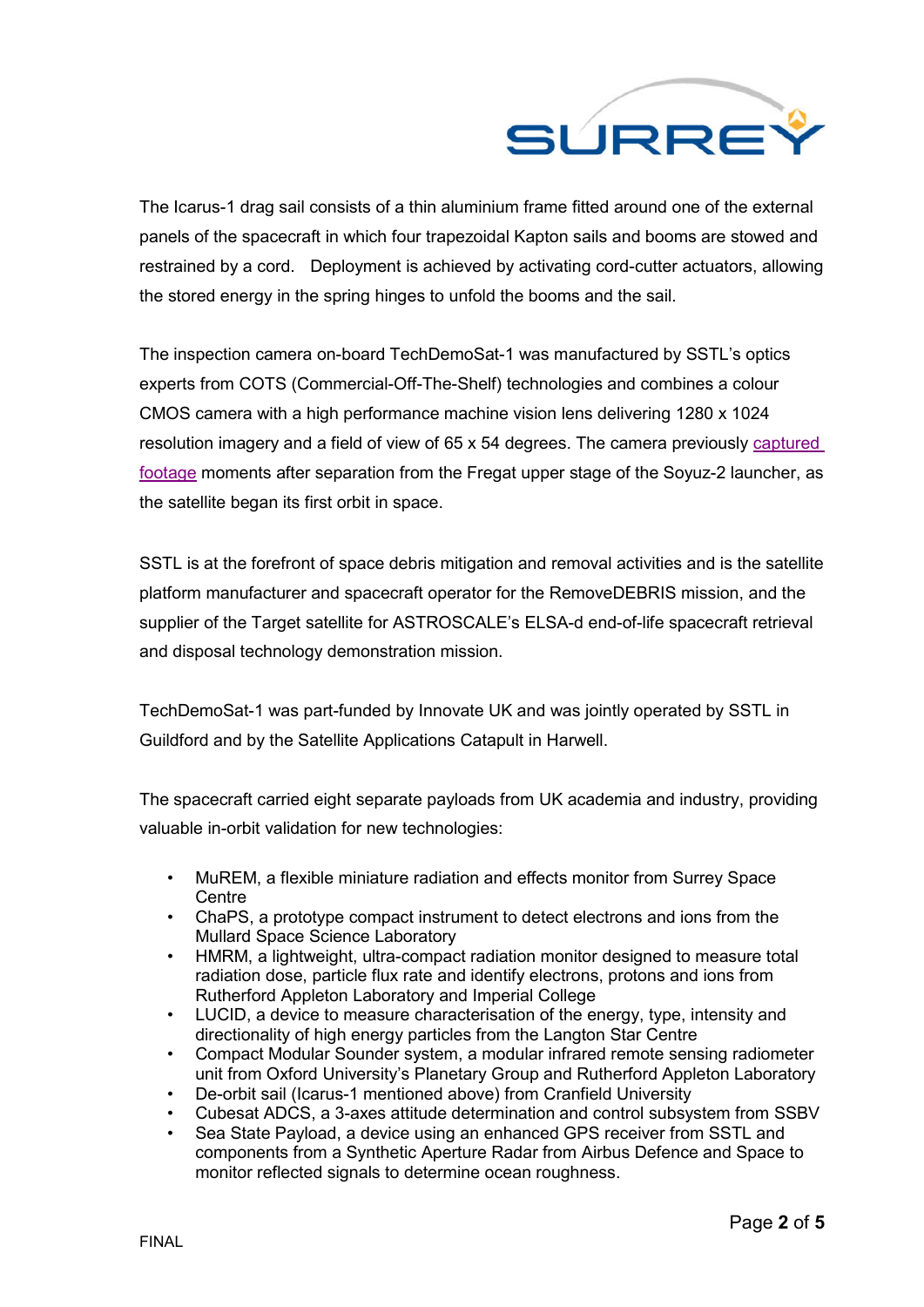

### **ENDS**

### **Notes to editor:**

**Full size accompanying images** for this press release can be downloaded at https://www.sstl.co.uk/TechDemoSat-deorbit



**Image 1: Image acquired by the inspection camera on board TechDemoSat-1 showing the Icarus-1 sail deployed with a view of Earth beyond. The equipment top left is the satellite's Antenna Pointing Mechanism. Credit SSTL.**



**Image 2: TechDemoSat-1 satellite during assembly at SSTL, 2013. Credit SSTL.**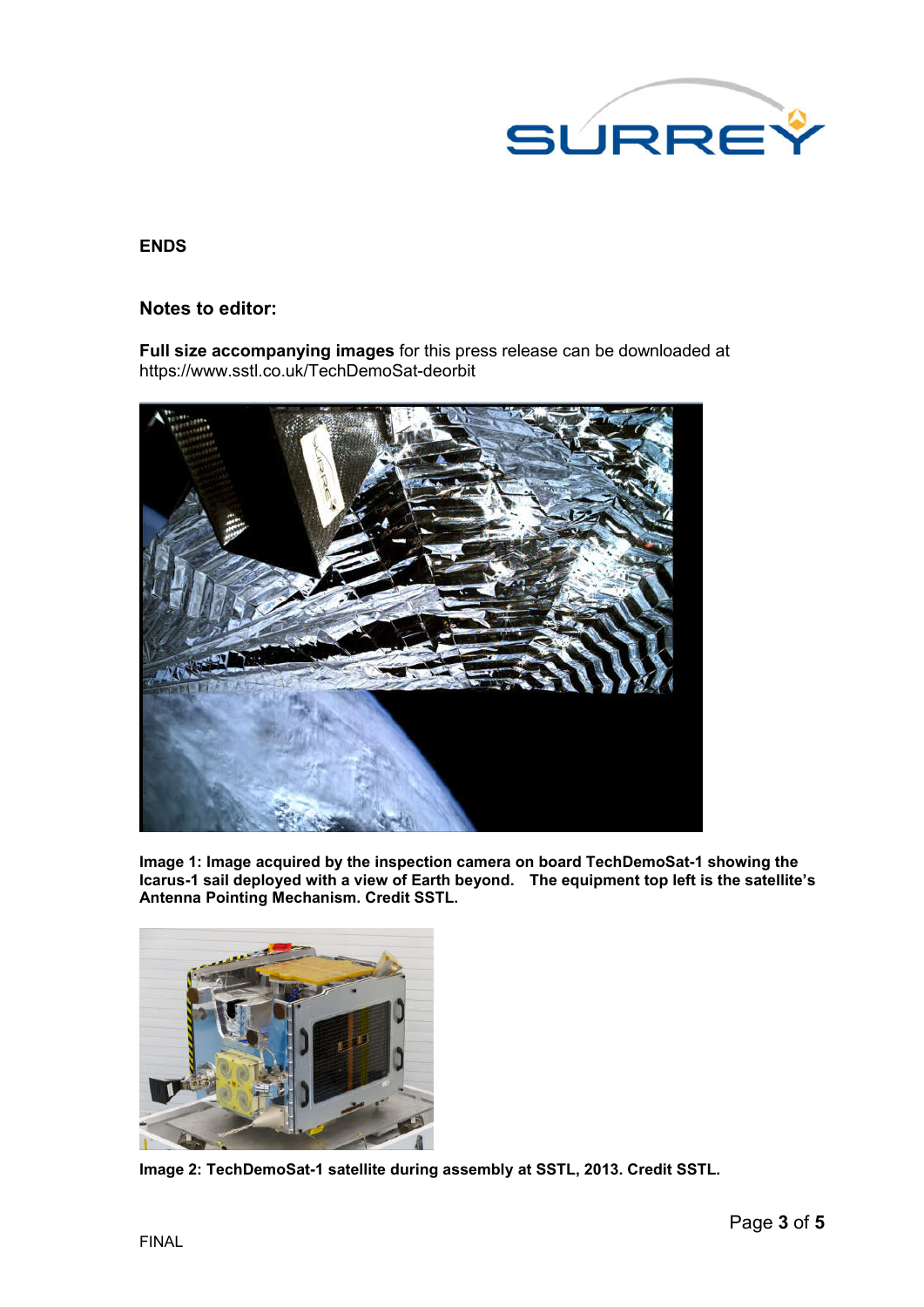

# **Press Contact:**

Joelle Sykes, PR Manager, SSTL Tel: +44 (0)1483 804243 Mob: 07775 000853 Email: j.sykes@sstl.co.uk

### **About SSTL**

Surrey Satellite Technology Limited (SSTL) is the world's leading small satellite company, delivering operational space missions for a range of applications including Earth observation, science, communications, navigation, in-orbit debris removal and servicing and beyond Earth infrastructure. SSTL designs, manufactures and operates high performance satellites and ground systems for a fraction of the price normally associated with space missions, and employs 400 staff working on turnkey satellite platforms, spaceproven satellite avionics, optical instruments and new mission concepts.

Since 1981, SSTL has built and launched more than 60 satellites for 20 international customers, as well as providing training and development programmes, consultancy services, and mission studies for ESA, NASA, international governments and commercial customers. Our innovative approach is changing the economics of space.

Headquartered in Guildford, UK, SSTL is part of Airbus. www.sstl.co.uk

### **About Cranfield University**

Cranfield is a specialist postgraduate university that is a global leader for education and transformational research in technology and management.

We are focused on the specialist themes of aerospace, defence and security, energy and power, environment and agrifood, manufacturing, transport systems, and water. Cranfield School of Management is world leader in management education and research. We are home to many world-class, large-scale facilities which enhance our teaching and research. We are the only university in Europe to own and run an airport and to have airline status.

Cranfield teaches over 4,500 postgraduate students each year and employs 1,500 academic and support staff. We have the largest number of engineering master's students